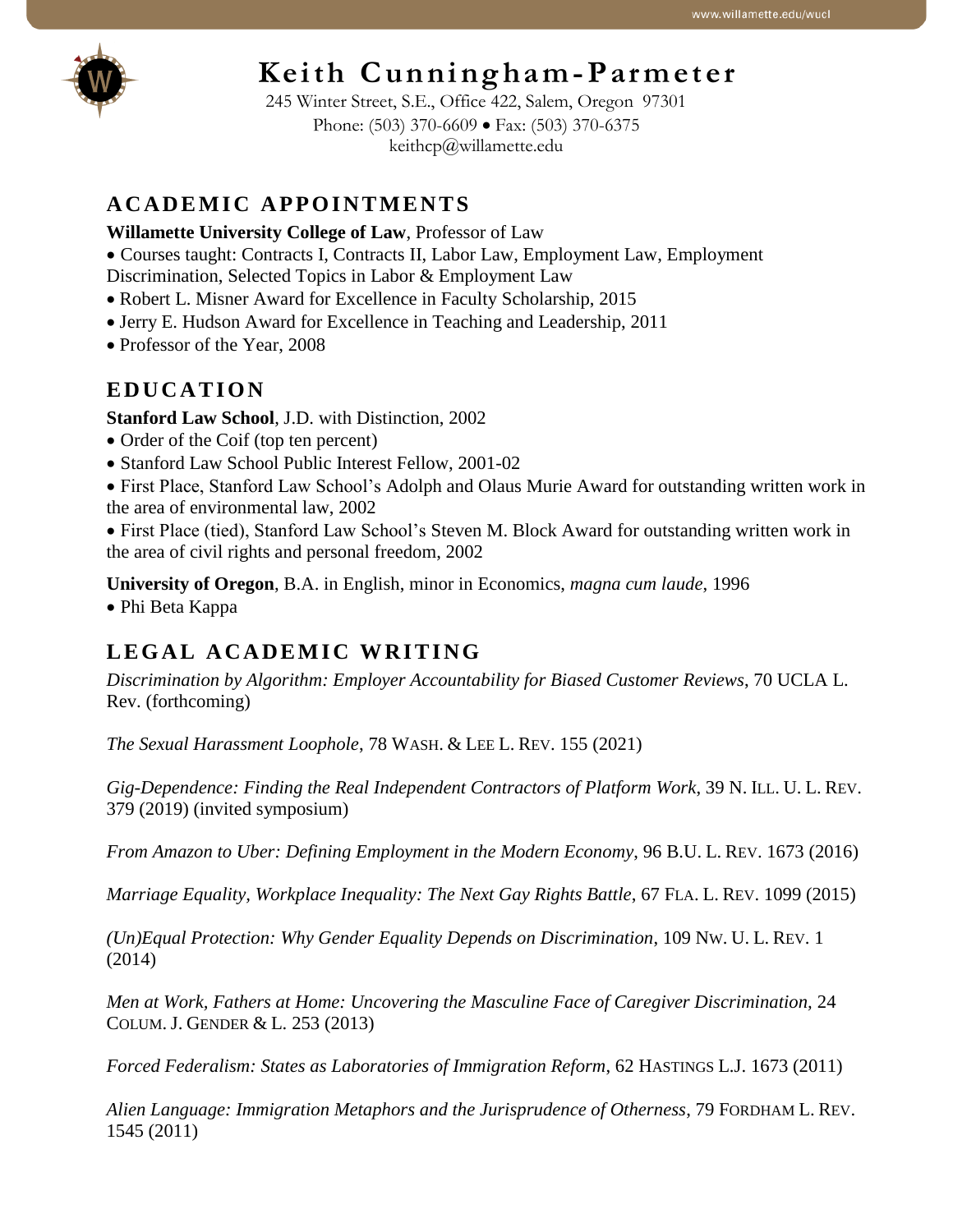Review of ILLEGAL PEOPLE: HOW GLOBALIZATION CREATES MIGRATION AND CRIMINALIZES IMMIGRANTS, by David Bacon, 63 INDUS. & LAB. REL. REV. 357 (2010)

*Redefining the Rights of Undocumented Workers*, 58 AM. U. L. REV. 1361 (2009)

*Fear of Discovery: Immigrant Workers and the Fifth Amendment*, 41 CORNELL INT'L L.J. 27 (2008) (invited symposium)

*A Poisoned Field: Farmworkers, Pesticide Exposure, and Tort Recovery in an Era of Regulatory Failure*, 28 N.Y.U. REV. L. & SOC. CHANGE 431 (2004)

*Dreaming of Effective Assistance: The Awakening of* Cronic*'s Call to Presume Prejudice from Representational Absence*, 76 TEMPLE L. REV. 827 (2003)

Note, *Father Time: Flexible Work Arrangements and the Law Firm's Failure of the Family*, 53 STAN. L. REV. 967 (2001)

#### **ESSAYS AND OTHER WRITINGS**

External Note Reviewer, STAN. L. REV. (2022)

Book Proposal Review, Cambridge University Press (2016)

*The Uber Problem Facing Workers*, CLS (Columbia Law School) BLUE SKY BLOG (May 26, 2016)

*Twenty Something*, AM. LAW., Sept. 2000 (cover story)

*The Defense Rests*, AM. LAW., Aug. 2000

*Beside the Gate, a Revolving Door*, AM. LAW., Aug. 2000

*1990-1999: The Way We Were*, AM. LAW., July 2000 (with John Turrettini) • Cited by Justice Ruth Bader Ginsburg, Washington University School of Law, Apr. 4, 2001

*Between Two Worlds—A Delta/Cambridge Diary*, ENGLISH, 1998-99

#### **L E C T U R E S A ND P R E S E N T A T I O N S**

*Algorithmic Discrimination and the New Supervisory Customer*, Vanderbilt Law School, Oct. 15, 2021 (presented remotely)

*Algorithmic Discrimination*, Faculty Development Conversation Series, Willamette University, Sept. 15, 2021

*Parenting, Family Leave, and Flexible Work: Retaining Legal Talent in the 21st Century*, Multnomah Bar Association, May 31, 2019

*The ABCs of Gig Work: How a Novel Employment Test Could Transform the Platform Economy*, Northern Illinois University College of Law, Apr. 12, 2019

*What is Sanctuary? History & Legal Context*, Santa Clara University School of Law, Apr. 21, 2017

*Sick and Fired: The Limits of Leave Laws*, Willamette University College of Law, Feb. 3, 2017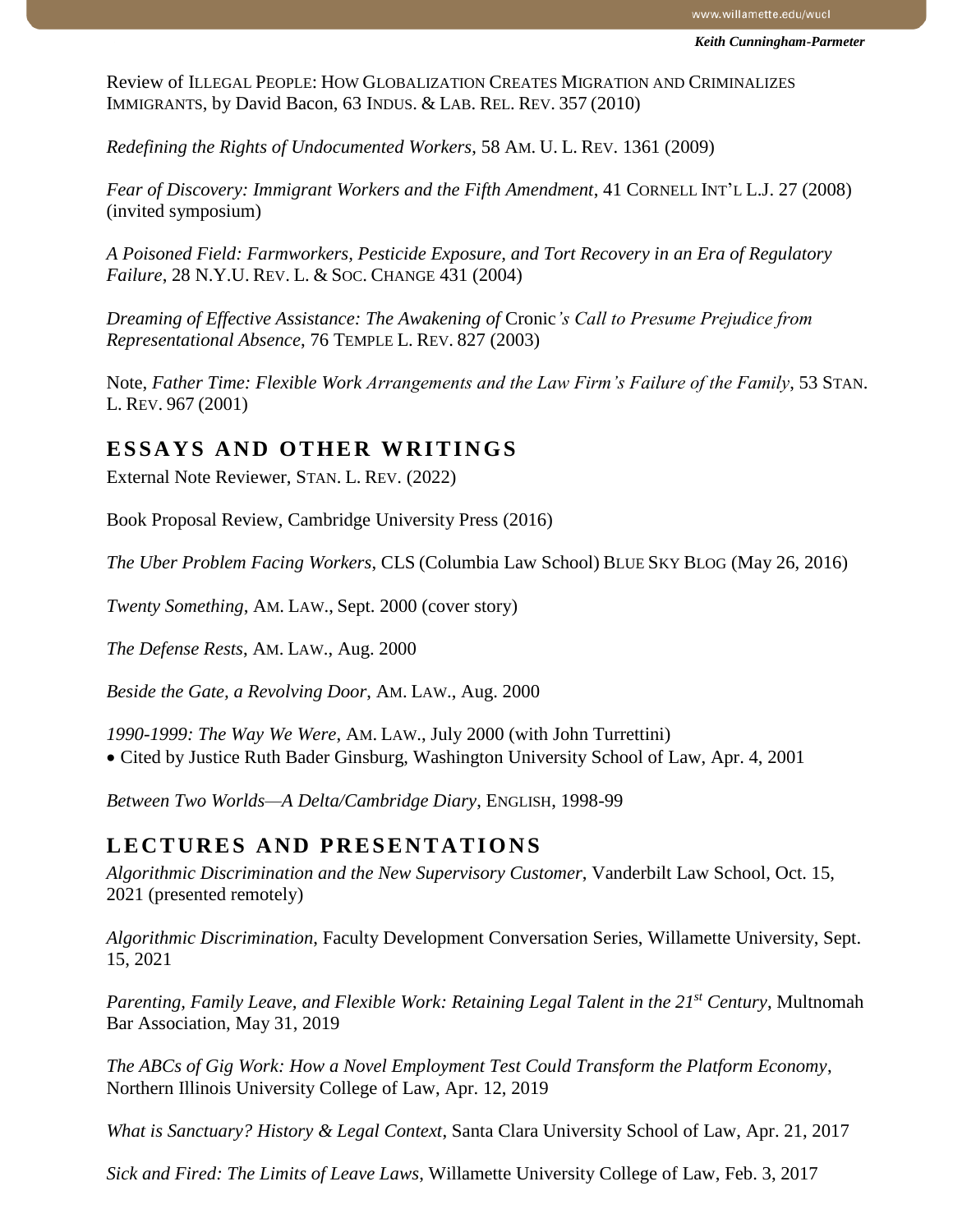*Penalizing Parenting*, Women's Law Caucus, March 7, 2016

*Fathers, Mothers, and Family Responsibilities Discrimination,* Mary Leonard Law Society, Oct. 20, 2015

*Workplace Secrets, Loyalty, and Poaching: Protecting Employer Interests and Employee Liberty* (Commentator), Lewis & Clark Law School, Sept. 11, 2015

*Who Is the Caregiver? Men, Women, and Leave Differentials Based on Sex,* Oregon Women Lawyers, May 9, 2014

*Constitutional Discrimination: Equal Protection and the Case for Favoring Fathers in Parental Leave*, UNLV School of Law, Sept. 27, 2013

*Work, Family, and Microinequities,* Society for Human Resource Management, Oregon State Council, Feb. 28, 2013

*Fathers at Home, Men at Work: The Function of Masculine Norms in Caregiving Discrimination Cases*, Work and Family Researchers Network Conference, June 15, 2012

*The Elusive Grand Bargain: Why Immigration Reform Efforts Fail*, League of Women Voters of Portland, Feb. 14, 2012

*Separate Spheres No More? How the New Economy Enables Fathers to Seek Workplace Accommodations (and the Reasons They Still Don't)*, Lewis & Clark Law School, Sept. 30, 2011

*Building a Better Leave Policy*, Multnomah Bar Association, Apr. 22, 2011

*State Immigration Experimentation*, Mary Leonard Law Society, Apr. 12, 2011

*Reflections on* RESHAPING THE WORK-FAMILY DEBATE: WHY MEN AND CLASS MATTER, UC Hastings College of Law, Oct. 28, 2010

*Floods, Crimes, and Aliens: Representations of Immigrant Workers in the Law*, Washington University School of Law, Sept. 24, 2010

*Speaking of Immigrants*, University of Connecticut School of Law, Mar. 26, 2010

*The Future Rights of Undocumented Workers*, Seton Hall Law School, Sept. 25, 2009

*Reframing Undocumented Workers' Rights*, Northwest Junior Faculty Forum, Mar. 4, 2009

*Labor Rights and Workplace Raids*, University of San Francisco School of Law, Feb. 27, 2009

*Immigration Status and Self-Incrimination*, University of Denver College of Law, Sept. 28, 2007

*Farmworkers and Pesticides: Manufacturer Liability and Common Law Theories*, University of Oregon School of Law, Mar. 2, 2007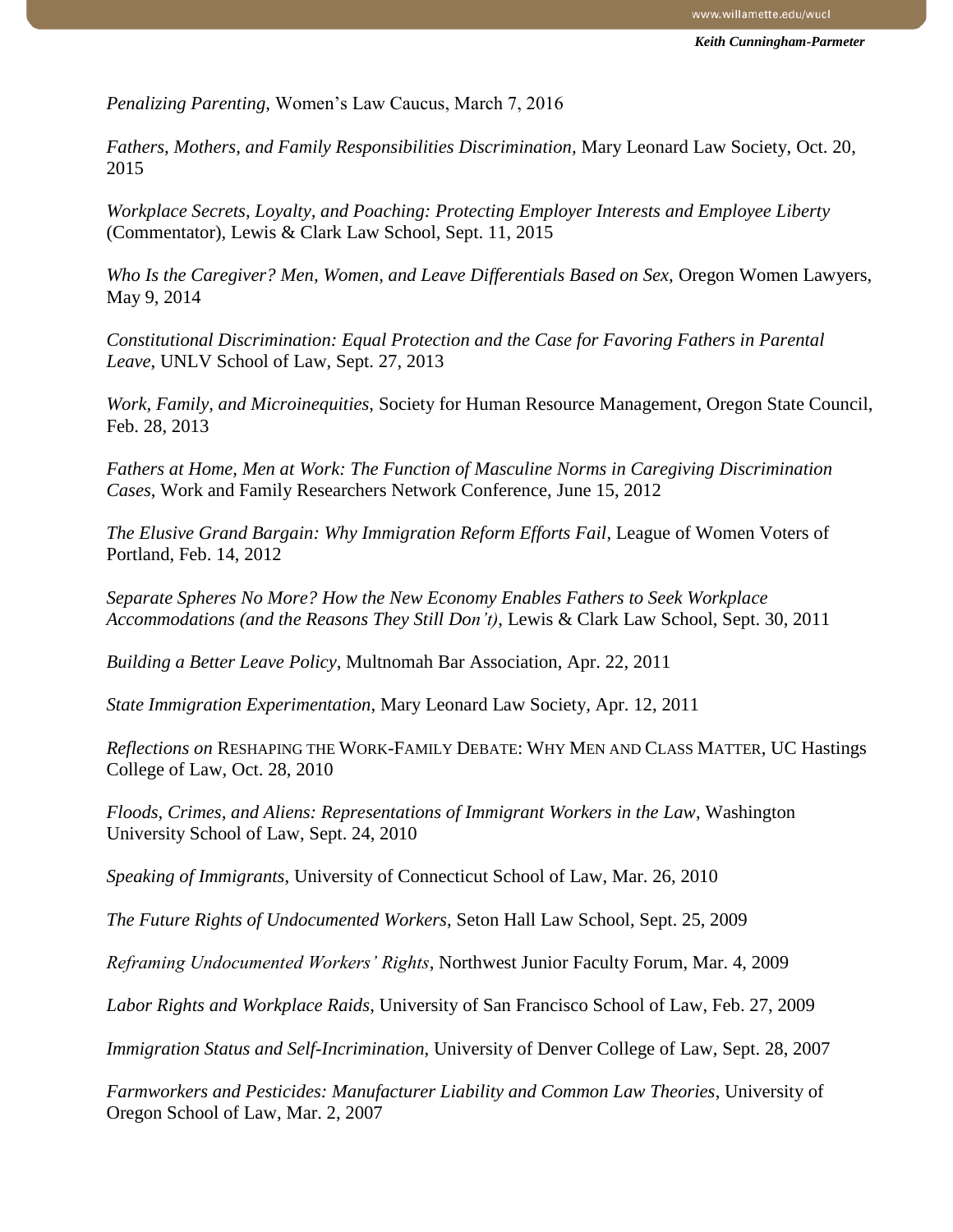*The Fifth Amendment's Protective Function in Immigrant-Initiated Litigation*, Cornell Law School, Feb. 23, 2007

*Firms, Fathers, and Flexible Work Arrangements*, Lawyers Club of San Diego, Jan. 26, 2007

*Male Lawyers, Flexible Work Arrangements, and the Challenges of Implementation*, University of San Francisco School of Law, Mar. 10, 2006

*Rights Without Remedies: Enforcing Workplace Protections for Undocumented Migrant Farmworkers*, Lewis & Clark Law School, Nov. 16, 2005

*Farmworkers and Environmental Justice*, Washington State University Vancouver, Feb. 26, 2005

*From AWPA to FIFRA: Litigating Pesticide Cases*, National Farmworker Law Conference, Dec. 3, 2004

# **PRIOR LEGAL AND INSTRUCTIONAL EXPERIENCE**

**Skadden Fellow**, Oregon Law Center, Farmworker Program, Portland, Oregon, 2004-06 • Lead counsel in wage and hour class action that resulted in the largest judgment to date for agricultural workers in Oregon

**Law Clerk to the Honorable Ancer Haggerty**, Chief Judge, United States District Court for the District of Oregon, 2002-04

**United States Equal Employment Opportunity Commission**, Legal Intern, San Jose, California, 2001

**Rudy, Exelrod & Zieff**, Litigation Intern, San Francisco, California, 2001

**East Palo Alto Community Law Project**, Legal Intern, Family Advocacy and Support Program, Volunteer Attorney Program, East Palo Alto, California, 1999-2000

**Teach for America**, Anna Strong Middle School, Marianna, Arkansas, 1997-98; Central High School, West Helena, Arkansas, 1998-99

## **M E D I A A P P E AR A N C E S**

*Dancers Sue Oregon Strip Clubs, Alleging Federal Wage Violations, Similar to Gig Workers*, OREGONIAN, Sept. 10, 2021

*Columbia Sportswear CEO Praises Biden's New Vaccine Mandates*, KOIN-CBS, Sept. 10, 2021

*Oregon Trooper Posts Video from Patrol Car Defying State Vaccine Mandate*, OREGONIAN, Sept. 2, 2021

*Just 17 Days Remain Until the City and the Portland Police Association Can Demand Private Mediation to Hash out Their Contract*, WILLAMETTE WK., May 26, 2021

*Amazon Workers—Gaming Woes—DuckDuckGo CEO*, POLITICO, Apr. 8, 2021

*Salem Nurse's COVID-19 Video Post Sparks Questions over Workplace Rights*, KATU-ABC, Nov. 30, 2020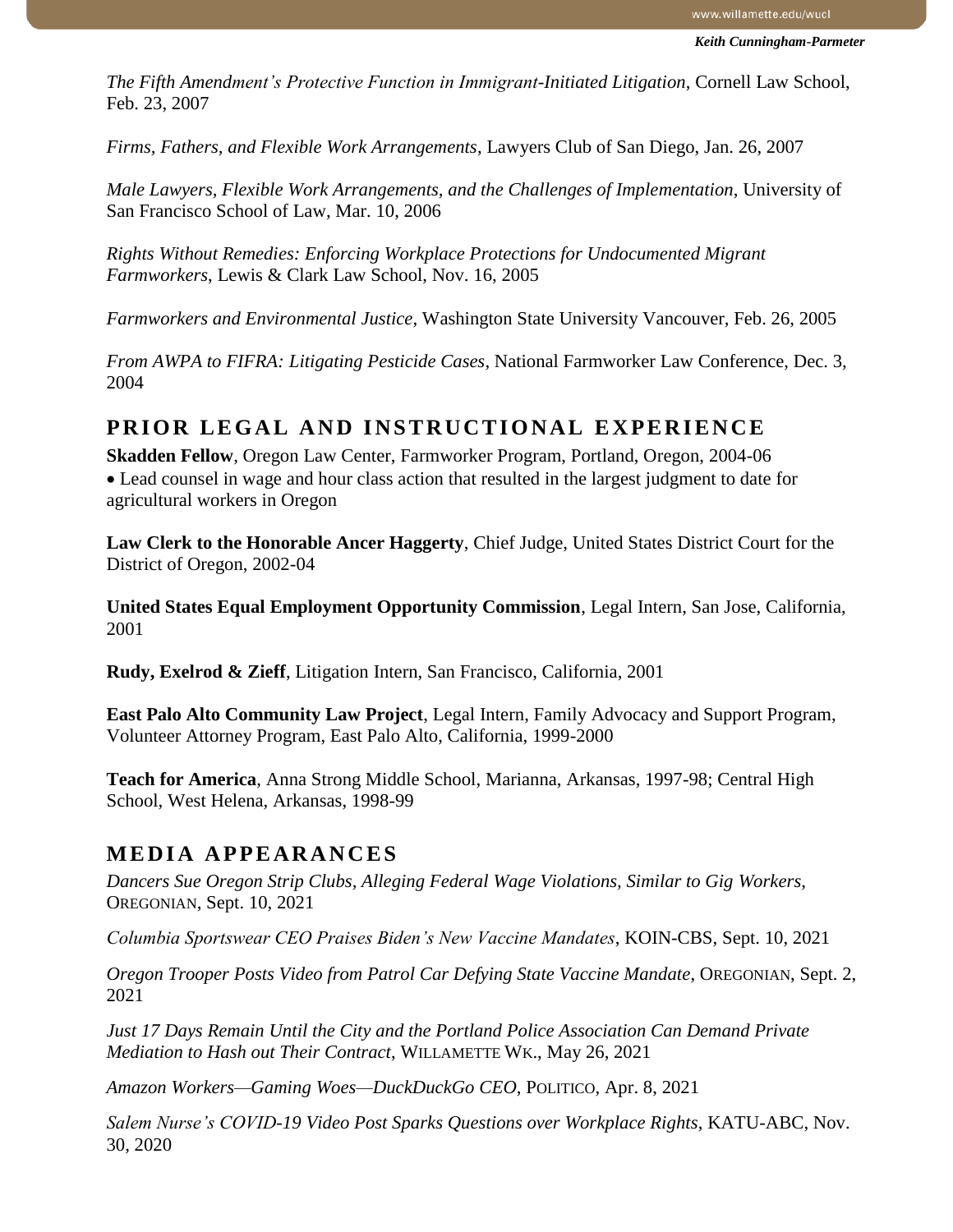*Sam Adams Wants Another Chance*, WILLAMETTE WK., Oct. 2, 2019

*Up All Night*, BBC Radio 5 Live, June 8, 2019

*Google Has More Temp and Contract Workers Than Actual Employees—But They Have Far Fewer Rights*, MARKETWATCH, May 30, 2019

*Uber, Lyft, and the Meaning of "Employee" in the Gig Economy*, Top of Mind with Julie Rose, Sirius XM 143, May 13, 2019

*What About Dads?*, BLOOMBERG, May 1, 2019

*Uber Doesn't Want Its Drivers to Be Employees—Here's Why That Matters*, MARKETWATCH, Apr. 15, 2019

*U.S. Supreme Court Case Could Mean Financial Instability for Oregon Public Unions*, STATESMAN J., Sept. 30, 2017

*Supreme Court Case Could Drain Oregon Unions*, PORTLAND TRIB., Sept. 28, 2017

*Temp Work Now a Permanent Fixture, Creating Problems for 'Invisible' Workforce*, NBC News, Aug. 31, 2017

*Sheriff Rift Puts County in Murky Waters*, PORTLAND TRIB., May 26, 2016

*TriMet, Union Spar over New-Employee Orientations*, OREGONIAN, Apr. 2, 2016

*Oregon Labor Unions Fear Setback in Supreme Court Case*, PORTLAND TRIB., Jan. 12, 2016

*"Primary" Caregiver Benefits Sound Gender-Neutral but Aren't*, ATLANTIC ONLINE, Oct. 1, 2015

*Changing Attitudes Toward Paid Leave for Moms and Dads: Reporter's Notebook,* N.Y. TIMES, Sept. 16, 2015

*State Supreme Court Partially Overturns PERS Reform,* Think out Loud, OPB, Apr. 30, 2015

*The Great Race*, WILLAMETTE WK., Mar. 26, 2014

*School Training Aims to Prevent Abuse*, STATESMAN J., Feb. 16, 2014

*The Legal Debate over the Public Employees Retirement System*, Think out Loud, OPB, Feb. 20, 2013

*Workplace Discrimination: Not Just About Race Anymore*, AOL, Jan. 16, 2012

*In Oregon Case, Women's Word Is Enough to Get Birth Certificate for Son, Court Says*, OREGONIAN, July 24, 2011 (cover story)

*County Union Authorizes Strike*, HOOD RIVER NEWS, July 2, 2011

*Oregon Eyes Focused on Arizona Immigration Law Case*, OPB, Nov. 1, 2010

*U.S. Farm Sector: Unique and Separate Part of Economy*, INT'L BUS. TIMES, Oct. 5, 2010

*Oregon's Governor Among Mid-Valley Residents Who Weigh in on Arizona Immigration Ruling*, STATESMAN J., July 29, 2010

*Ore. Medical Marijuana Can Lead to Firing*, ASSOCIATED PRESS, BUS. WK., FORBES, N.Y. TIMES, Apr. 17, 2010

*A Poisoned Field: Pesticide Exposure Among Farmworkers*, WILLAMETTE LAW., Spring 2010